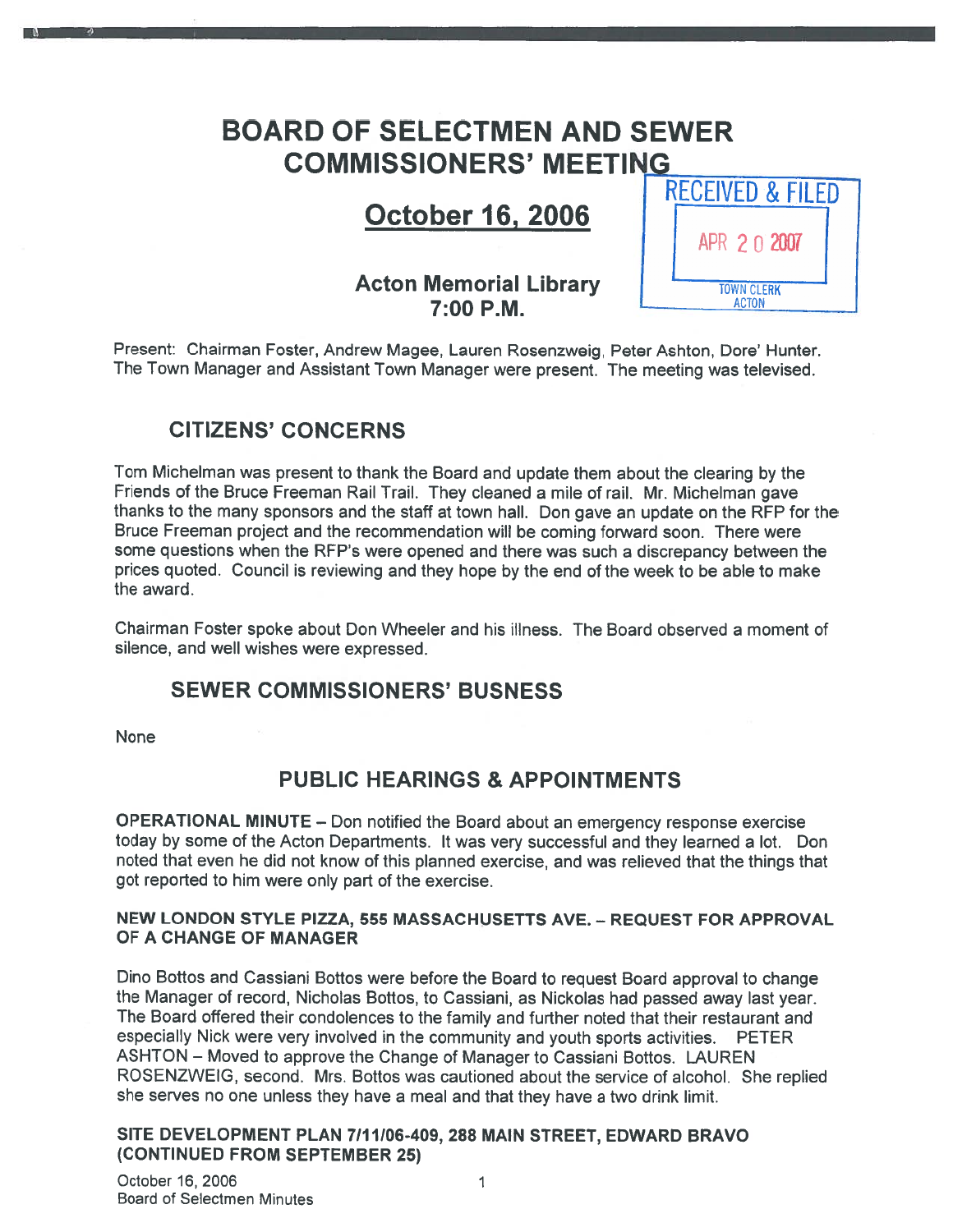Applicant has asked for more time to review questions. WALTER FOSTER - Moved to continued to October 30th 7:15 — ANDREW MAGEE —second. UNANIMOUS VOTE

### ACTON BOXBOROUGH ARTS COUNCIL (ABBC)

Rachel Lucas, Ann Budner and Elaine Sisler were presen<sup>t</sup> to thank the Board for enabling them to bring the Arts to Acton and Boxboro and to ask for suppor<sup>t</sup> of their new web site. They currently have the site hosted on the designer's equipment and they need to find <sup>a</sup> permanen<sup>t</sup> home for it. Rachel asked if they can be hosted on the Town server. Their site is 4Mgs and the web designer will work with IT. Rachel said that this will require no work from Town Departments once it is on the Town's Web Site.

# SELECTMEN'S BUSINESS

### DAVIS PLACE LOCAL INITITATIVE PROJECT (LIP)

Don updated the Board on the reques<sup>t</sup> from Davis Place developers for <sup>a</sup> waiver from some of the fees for project. The language between the State and Acton resulted in <sup>a</sup> misunderstanding of costs. Mr. Flannery said that they are looking for <sup>a</sup> deferral of the sewer betterments. Lou Levine representing Mr. Flannery, said that the Town would end up ahead if the board agree<sup>d</sup> with his analysis.

Walter explained the issue and noted that we would have more questions. The Board was concerned that this waiver might jeopardize the other users of the system.

John Murray said that under 4DB the fees can be waived. Lou is looking for <sup>a</sup> waiver and said he will not go to the Board of Appeals. John agree<sup>d</sup> we are getting more money in the end.

Dore' agree<sup>d</sup> with Walter and was concerned that this would be set <sup>a</sup> precedent. Lou said he could not say whether it would be <sup>a</sup> precedent setting decision.

Andy asked if it was <sup>a</sup> Sewer Commissioner issue. John said that this was <sup>a</sup> reques<sup>t</sup> to waive fees, and the Selectmen are the only ones allowed to waive fees.

Walter suggested that we ask for \$50,000 up front and the balance going forward. He wanted to minimize the risk. Lou said they would be willing to pu<sup>t</sup> the \$50,000 up front and the balance in <sup>a</sup> 23 year payment.

Dore' noted that this is <sup>a</sup> matter of discretion in light of any future waiver requests.

WALTER FOSTER — Moved to have the sewer privilege fee of \$75,000 paid as follows: that \$50,000 is paid upon the completion of the  $7<sup>th</sup>$  unit, and \$25,000 to be paid over the remaining term of the original betterment. Walter moved to make <sup>a</sup> recommendation to the Board of Appeals. Dore' Hunter noted that the rational for granting this is because it is <sup>a</sup> 4DB Lip project. No second. Table the Motion.

The Board will take this reques<sup>t</sup> under advisement and will render their decision at the October 30 meeting.

### ACTON NEIGHBORHOOD NETWORK (ANN)

Dore' updated the Board on the status of ANN. He is concerned that the network is not offering an efficient service. They currently are using a phone line to contact the neighborhood contacts<br>to notify them to look at their computer to see the notice. Dore' said the robot dialer is very workable. He wants to give up his position of being the lead. He suggested that the Police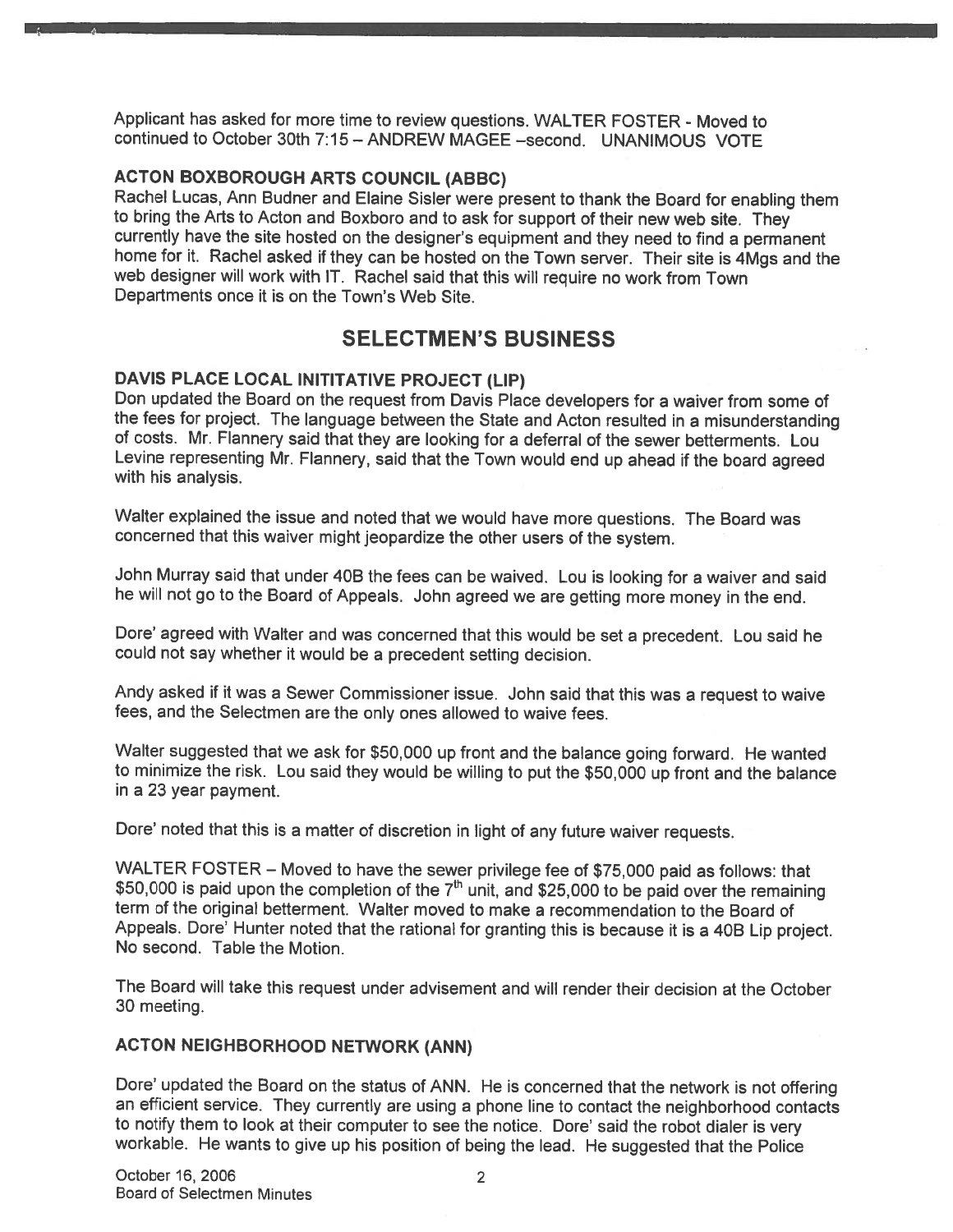Chief or Town Manager can send out <sup>a</sup> message, they would be in town and that he and Mary Ann Ashton would not have to be located to send the message out. Dore' met with Police Chief and they have discussed <sup>a</sup> proposa<sup>l</sup> to bring this under the town's wing. As of now, it is not <sup>a</sup> town function. He wants it up and running before the State of the Town.

### 5-YEAR CAPITAL PLAN

Walter briefed the Board on pas<sup>t</sup> capital <sup>p</sup>lans and described the process used to create the list. Walter spoke about the differences to the 1996 plan. He outlined the status of the Capital Plan and the next <sup>5</sup> years. Walter noted the Manager has prepare<sup>d</sup> the <sup>p</sup>lan to reflect several categories, Major construction, Morrison, Senior Center expansion, Infrastructure, and Commuter Lot. The balance included studies, vehicles and minor construction projects. This is <sup>a</sup> brief overview which Don has prepared for the Board's discussion.

Walter wants an overview of the capital <sup>p</sup>lan for his next meeting and for the State of the Town. He wants some sort of priority on these projects to use as working documents.

Don outlined the types of things that fall below the line, this happens each year and that we were funding them in the mid- 80's until we began <sup>p</sup>lanning for expanding growth in the Schools. Don noted that his recommendations and other information will change.

Dore' spoke about getting the Town and School's definition of capital on the same level.

Peter was not certain how we would fund \$1.5 projects that fall below the line. Peter.wanted to discuss it at ALG. He also noted the potential spending of Chapter <sup>70</sup> by the Schools.

Lauren agreed we needed these items included in our line items.

Walter asked for the Board's comments. He discussed the Sewer numbers on the <sup>p</sup>lan. Andy noted that the WRAC is still in the preliminary <sup>p</sup>lanning stage and he described the role of the WRAC in revising the MEPA <sup>p</sup>lan to <sup>a</sup> more exact <sup>p</sup>lan.

Lauren noted that she could suppor<sup>t</sup> all the capital items.

Walter wanted to take the Morrison Farm off the list at this time and move it into the 1.5 items below the line.

Peter also said he wanted \$200,000- \$250,000 for sidewalks included and thinks it belongs in the \$1.5 below the line. He was concerned on how they would be funded. Andy felt that sidewalks are <sup>a</sup> stand alone project.

Walter asked about the commuter lot and the Senior Center. Dore' did not want to see the commuter lot included in the above the line items. He said we should remove it from the list as we are investigating other options. Lauren said that the shuttle will be <sup>a</sup> helpful alternative. We may have to add more spaces in the commuter lot to ease the burden. Lauren wanted it to stay on the list.

Andy said that we need to have <sup>a</sup> shuttle or something major but not at \$380,000. Walter said he agree<sup>d</sup> to move it down to capital in the minor construction category.

Senior Center — Peter felt we need to keep the Design monies moving forward as the amounts are inadequate. Peter suggested inclusion of the design number only and the formation of <sup>a</sup> study committee.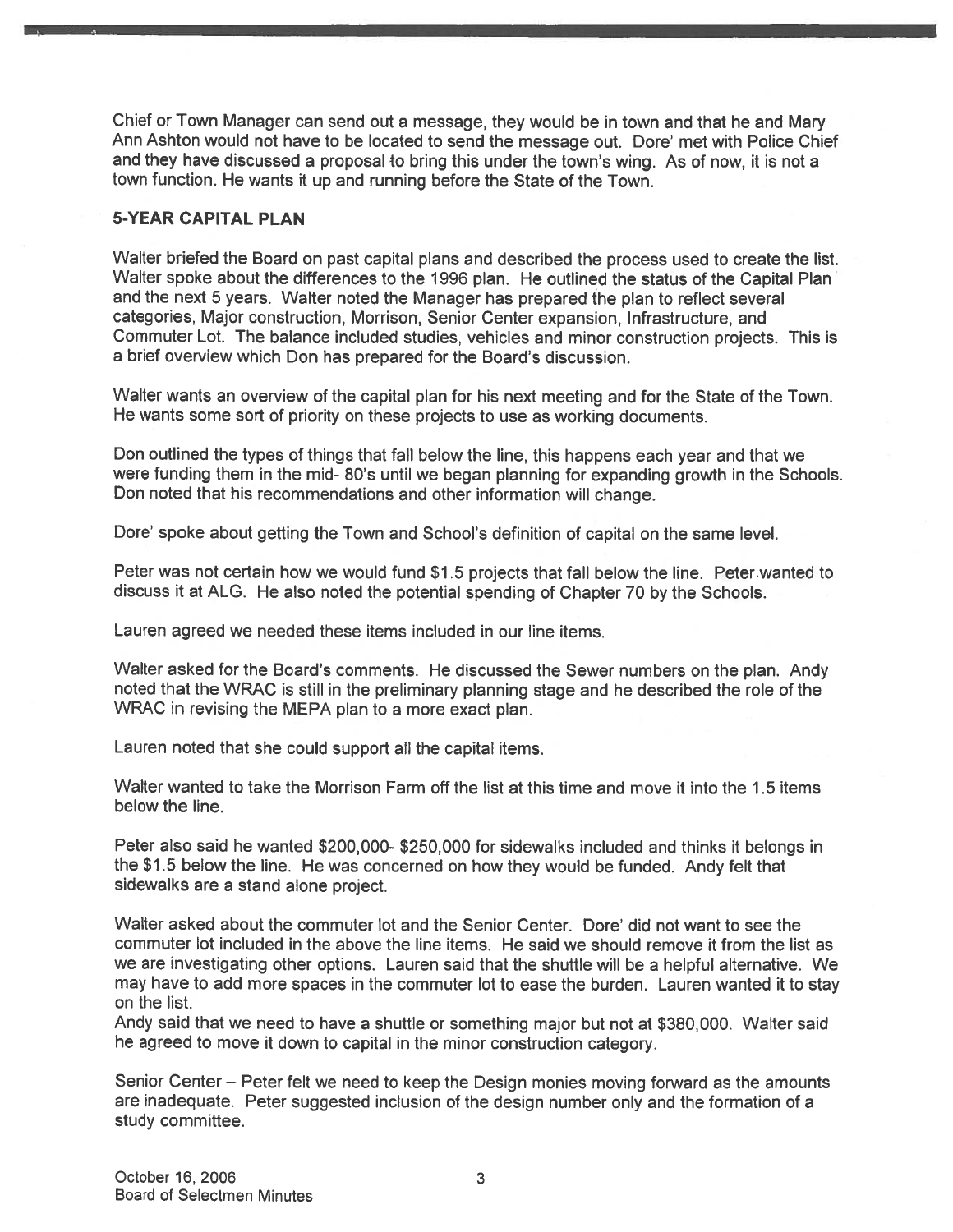Fire Station — North Acton and renovations of the other fire stations. Dore' recommended the formation of <sup>a</sup> committee much like the PSFB had. Dore' wanted the second ambulance question be in eh scope of the building committee. Dore' questioned how to man the 2nd ambulance and where the second ambulance would be located.

### HAYWARD TRAFFIC LIGHT

Park and recreation requests - Walter noted the requests and wanted to know what the Board felt. Walter questioned the first year cost of Parks facilities. Andy felt that NARA should be included in the top category.

Peter urge<sup>d</sup> that <sup>a</sup> chart to reflect the net cost to the tax payer be produced.

Peter noted we have not discussed the NESWC monies, he feels it should be listed and used for town capital.

The Board agree<sup>d</sup> to separate out the CPA Monies as we are receiving 100% matching funds. Andy noted that the State has been the largest funding source for capital in the pas<sup>t</sup> few years.

### COMMUNITY PRESERVATION ACT PROJECTS, BOARD OF SELECTMEN'S PRIORITIES

Discussion of possible items. Defer to the next meeting

#### STATE OF THE TOWN MEETING

Material sources for discussion/inclusion. Capital Plan, ALG, Schools raised <sup>a</sup> topic of <sup>990</sup> and we are not in compliance, this will have to be brought on line quickly within the scope of the ALG Plan.

W.R Grace -Walter said it may be premature at this point. Dore' said he would like it mentioned to <sup>g</sup>ive the Town <sup>a</sup> heads up and that the community will have to resolve in the future.

ANN, Leash law, Design Review Guidelines, concep<sup>t</sup> of <sup>p</sup>lacing Conservation Restrictions on town owned property could be <sup>a</sup> News Item.

Walter would like to limit it to three topics to allocate <sup>a</sup> fair amount of time to those three topics.

Lauren feels the 5-Year Capital Plan, <sup>990</sup> School issue and the Design Guidelines could be presented in <sup>a</sup> brief presentation.

Andy agree<sup>d</sup> with Lauren on the Capital Plan, 990 school Issue and spoke about the other items to be discussed. Andy suggested that maybe there is <sup>a</sup> way to presen<sup>t</sup> those issues by having mini-presentations.

Dore' didn't have any issues to add.

Peter's order is the 5-Year Capital Plan for an hour and one half 990 contexts in the Operating budget and ALG Last 20 minutes to talk about Conservation Restrictions

The State of the Town will be meeting on November <sup>20</sup> at Jr. High Auditorium at 7:00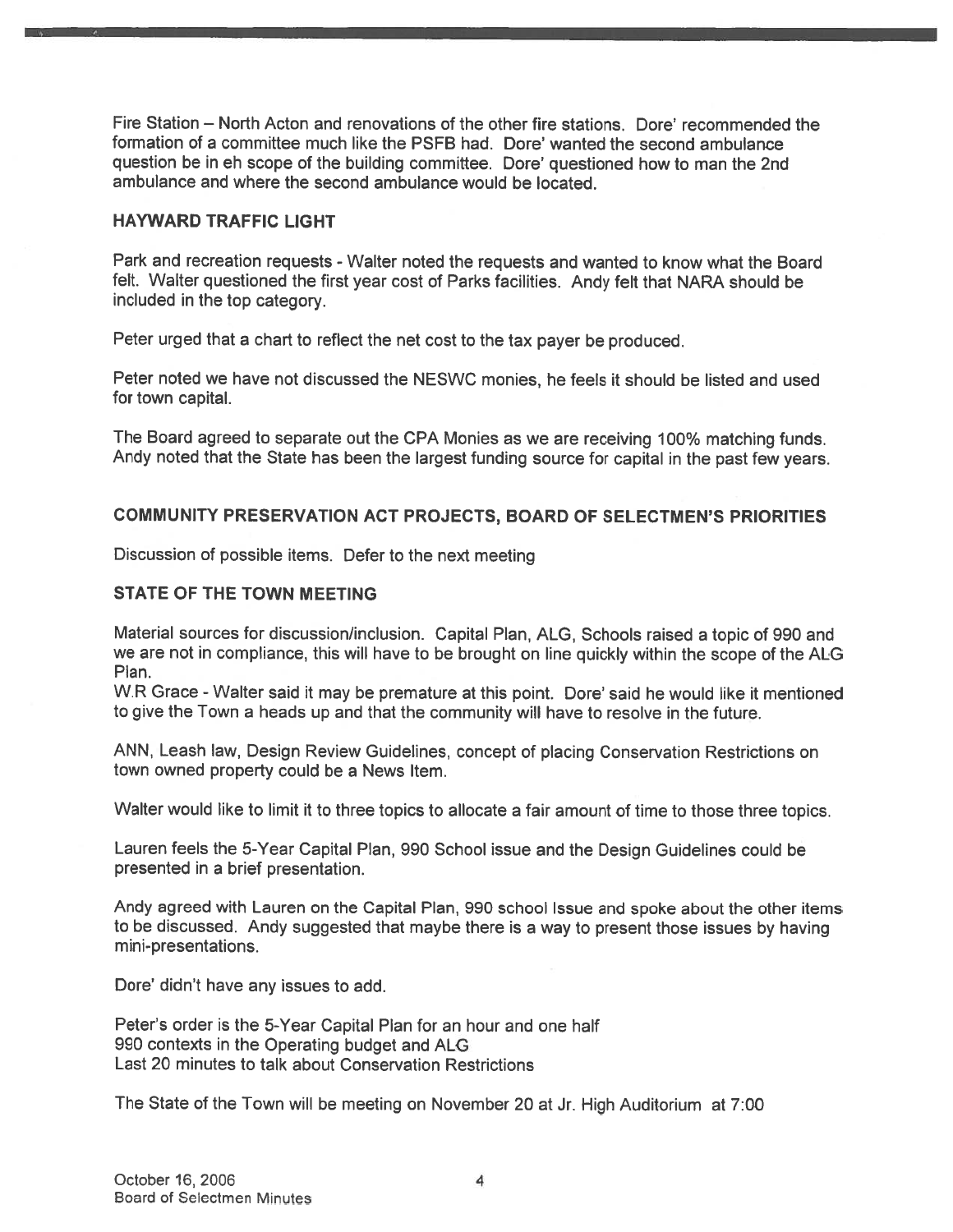APPLICATION FOR PERMIT TO ACCESS STATE HIGHWAY, WOODLANDS AT LAUREL HILL

LAUREN ROSENZWEIG — Moved to approve the State Access application. ANDREW MAGEE — second. UNANIMOUS VOTE.

#### SITE DEVELOPMENT PLAN 2/19/03-388, 60 POWDER MILL ROAD, AUTOPLEX REALTY

Walter talked about the parking lot lights that were installed by the applicant. Mr. Bertolami wants <sup>a</sup> temporary occupancy permit. The Board was not inclined to gran<sup>t</sup> this occupancy permit. The Board will hold approval until all conditions are met. Andy asked that the Town Manager have the lighting reviewed on adjacent sites to the Old Mill property.

#### TOWN MANAGER'S REVIEW

Peter spoke about the Town Manager's review. This is  $20<sup>th</sup>$  year as the Town Manager.

Dore' asked if the discussions with the Supt. of Schools over lunch were helpful. Don said it has been helpful.

Dore' noted he thinks Don's job has gotten harder each year and he has been very innovative.

Peter's recommendation is to increase by 10% to bring him in line with other increases in the organization, this increase not being retroactive to prior years, but retroactive to July 1, 2006.

PETER ASHTON — Moved to increase the Manager's salary by 10% DORE' HUNTER second, UNANIMOUS VOTE

PETER ASHSTON — Moved that the Manager's three year contract be extended by one year. DORE' HUNTER — second. UNANIMOUS VOTE

Herman Kabakoff asked about his dollar value if it could be asked in public session. The Manager currently salary is \$132,959.

#### OTHER BUSINESS

Peter asked about senior discount at the commuter parking lot. He asked that this be reviewed for further discussion at the next meeting.

Dore' announced he is the new Veteran's Agent and urged people come forward if you need help.

Walter spoke about the upcoming Chinese concert this weekend.

Andy reported on WRAC and their need to educate the committee and neighborhood about the treatment plant. Sewers are <sup>a</sup> major componen<sup>t</sup> of the MEPA Plan. They will be meeting and focusing on some of the key issues.

Lauren noted that the letter regarding the Suburban Mobility Grant has been sent. This Grant would help Acton to initiate <sup>a</sup> more flexible transportation system such as <sup>a</sup> potential shuttle.

### CONSENT AGENDA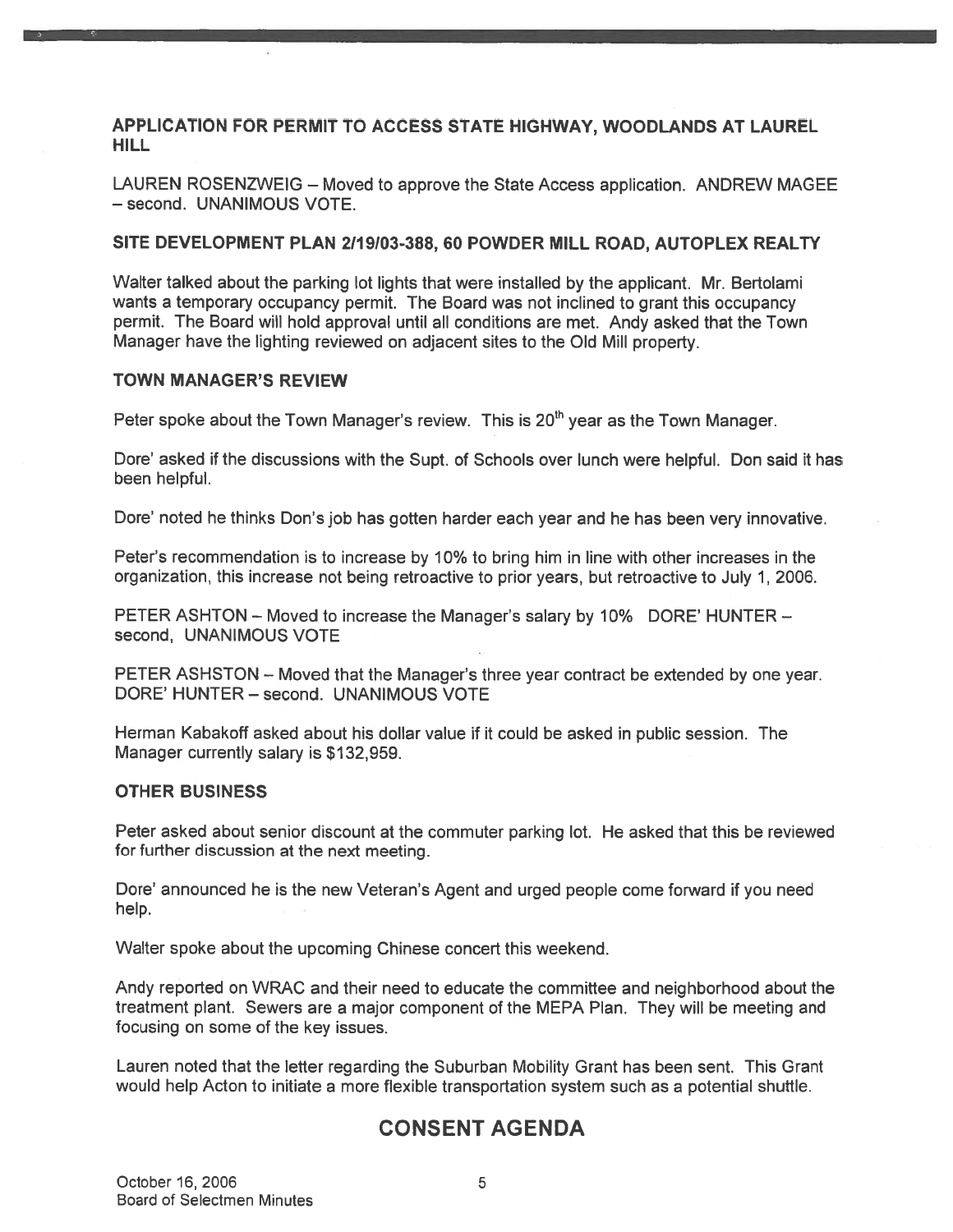DORE' HUNTER — Moved to approve. PETER ASHTON — Second. UNANIMOUS VOTE

## TOWN MANAGER'S REPORT

Reported on the Road rage incident at Oktoberfest. He updated the Board on the filling of vacancies on the Highway and IT Dept. two in highway and one in IT have been filled.

# EXECUTIVE SESSION

LAUREN ROSENZWEIG - Moved to go in to Executive Session to discuss strategy in litigation. Roll was taken All Ayes.

The Board came back to Open session

DORE' HUNTER - Move to withdraw ACHC as the auditor on the Crossroads Development project. Further that Crossroads Development is notified in writing to supply the information and any other documents as requested no later than October 27, 2006. PETER ASHTON — second. UNANIMOUS VOTE

The Board adjourned

Recording Secretary

<u>Lauren J Kownzeven</u><br>Clerk, Board of Selectmen

Date: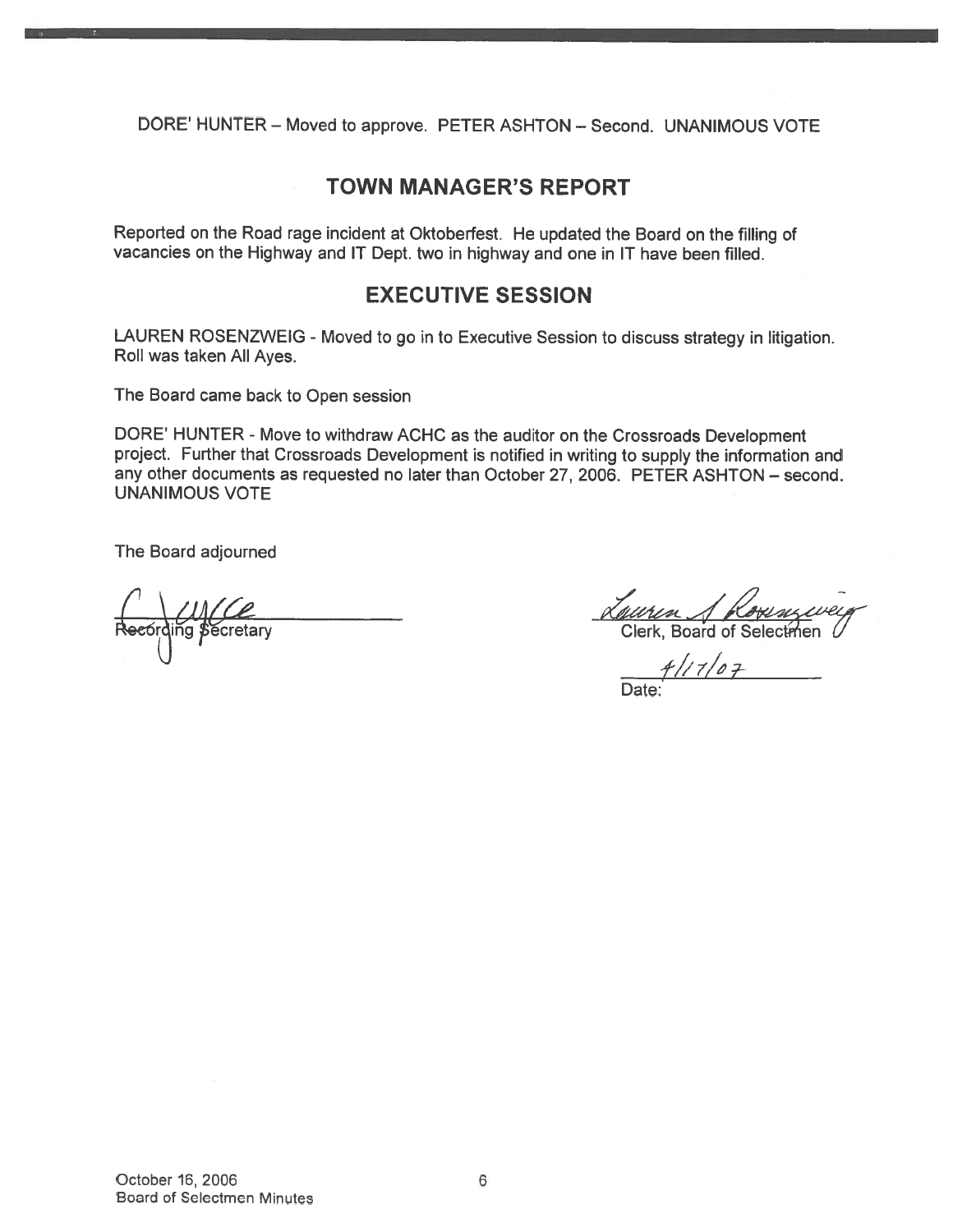# BOARD OF SELECTMEN & SEWER CoMMIssIoNERs' MEETING AGENDA OCTOBER 16, 2006

The Acton Memorial Library 7:00 PM

# I. CITIZENS' CONCERNS

**II. SEWER COMMISSIONERS' BUSINESS** 

(None scheduled)

٩

# Ill. PUBLIC HEARINGS AND APPOINTMENTS

- 1. 7:02 OPERATIONAL MINUTE The Town Manager will <sup>g</sup>ive the Board <sup>a</sup> brief update on various topics.
- 2. 7:10 NEW LONDON STYLE PIZZA, <sup>555</sup> MASSACHUSETTS AVENUE, REQUEST FOR CHANGE OF MANAGER Enclosed <sup>p</sup>lease find materials in the subject regard, for Board consideration.
- 3. 7:15 SITE DEVELOPMENT PLAN #07111106-409, <sup>288</sup> MAIN STREET, EDWARD BRAVO (FOSTER) (CONTINUED FROM SEPT. 25, 2006) The Petitioner has requested <sup>a</sup> further continuance to October 30, at 7:15 p.m. Enclosed <sup>p</sup>lease find materials in the subject regard.
- 4. 8:00 ACTON BOXBOROUGH CULTURAL COUNCIL (ABCC) Enclosed <sup>p</sup>lease find materials in the subject regard.

# IV. SELECTMEN'S BUSINESS

5. DAVIS PLACE LOCAL INITITATIVE PROJECT (LIP) Enclosed <sup>p</sup>lease find materials in the subject regard, for Board consideration.

### 6. ACTON NEIGHBORHOOD NETWORK (ANN)

Selectman Hunter will provide an update on the status of the Acton Neighborhood Network.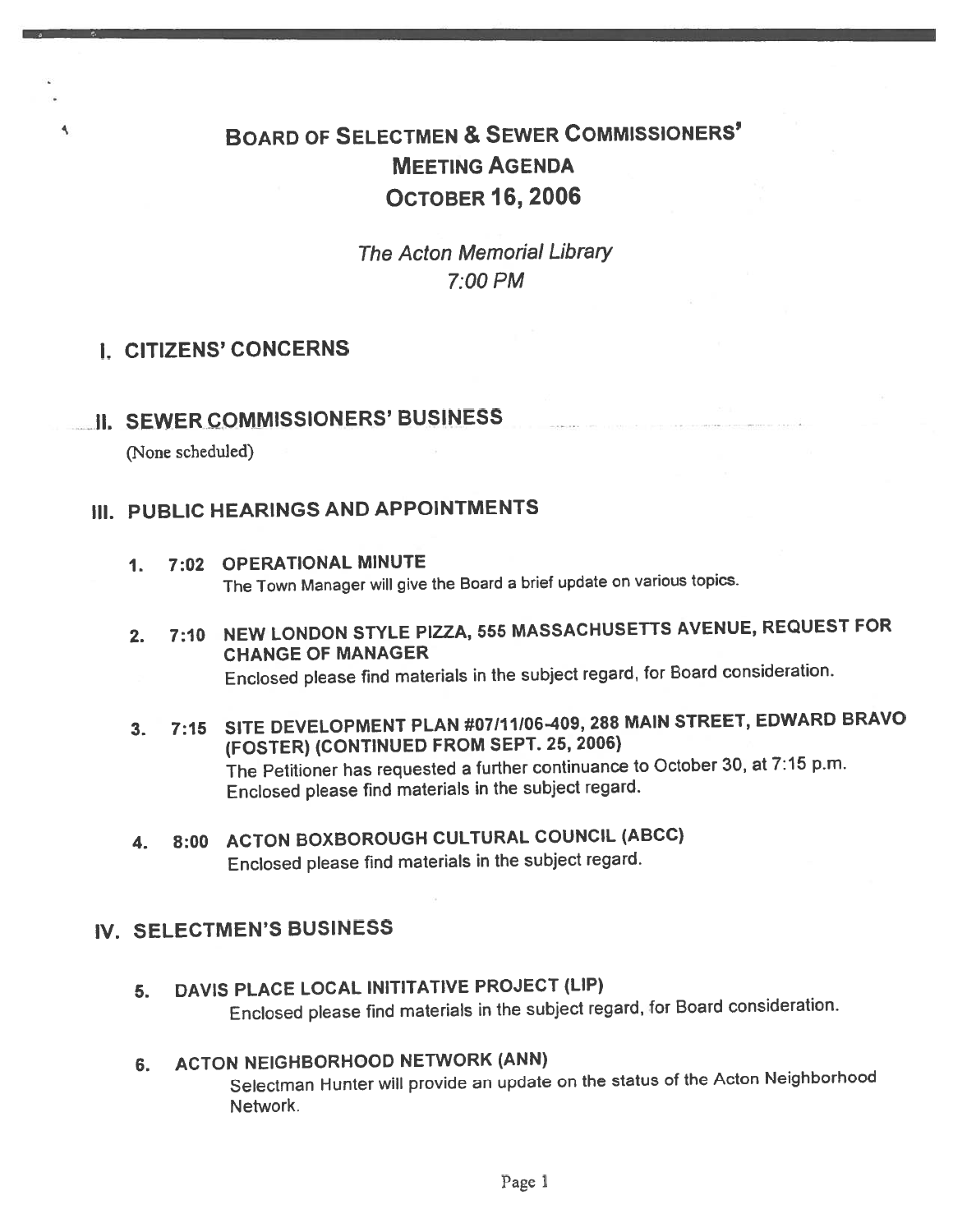### 7. 5-YEAR CAPITAL PLAN

 $\mathbf t$ 

Enclosed <sup>p</sup>lease find materials in the subject regard, for Board consideration.

### 8. COMMUNiTY PRESERVATION ACT PROJECTS, BOARD OF SELECTMEN'S PRIORITIES

Chairman Foster wishes to discuss the Board's priorities in the subject regard.

### 9. STATE OF THE TOWN MEETiNG

Enclosed <sup>p</sup>lease find materials in the subject regard, for Board consideration.

### 10. APPLICATION FOR PERMIT TO ACCESS STATE HIGHWAY, WOODLANDS AT LAUREL HILL

Enclosed please find an application for MassHighway authorization to allow reconstruction work on Route 2A at Nonset Path, for Board consideration.

11. SITE DEVELOPMENT PLAN 02/19/03-388, 60 POWDER MILL ROAD, AUTOPLEX **REALTY** 

Enclosed <sup>p</sup>lease find materials in the subject regard, for Board consideration.

#### 12. TOWN MANAGER'S REVIEW

Enclosed <sup>p</sup>lease find materials in the subject regard, for Board consideration

13. OTHER BUSINESS

### V. CONSENT AGENDA

# 14. BONFIRE, THANKSGIVING EVE PEP RALLY

Enclosed <sup>p</sup>lease find <sup>a</sup> reques<sup>t</sup> from the Fire Chief for Board approva<sup>l</sup> to issue <sup>a</sup> permit in the subject regard, for Board consideration.

### 15. DISPOSAL OF SURPLUS EQUIPMENT, HIGHWAY DEPARTMENT Enclosed <sup>p</sup>lease find materials in the subject regard, for Board consideration.

### 16. DISPOSAL EQUIPMENT, FIRE DEPARTMENT Enclosed <sup>p</sup>lease find materials in the subject regard, for Board consideration.

### 17. ACCEPT GIFT, WEST ACTON CITIZENS' LIBRARY Enclosed <sup>p</sup>lease find <sup>a</sup> <sup>g</sup>ift of \$50.00 from Kathleen Mason, for the West Acton Citizens' Library fot Board consideration.